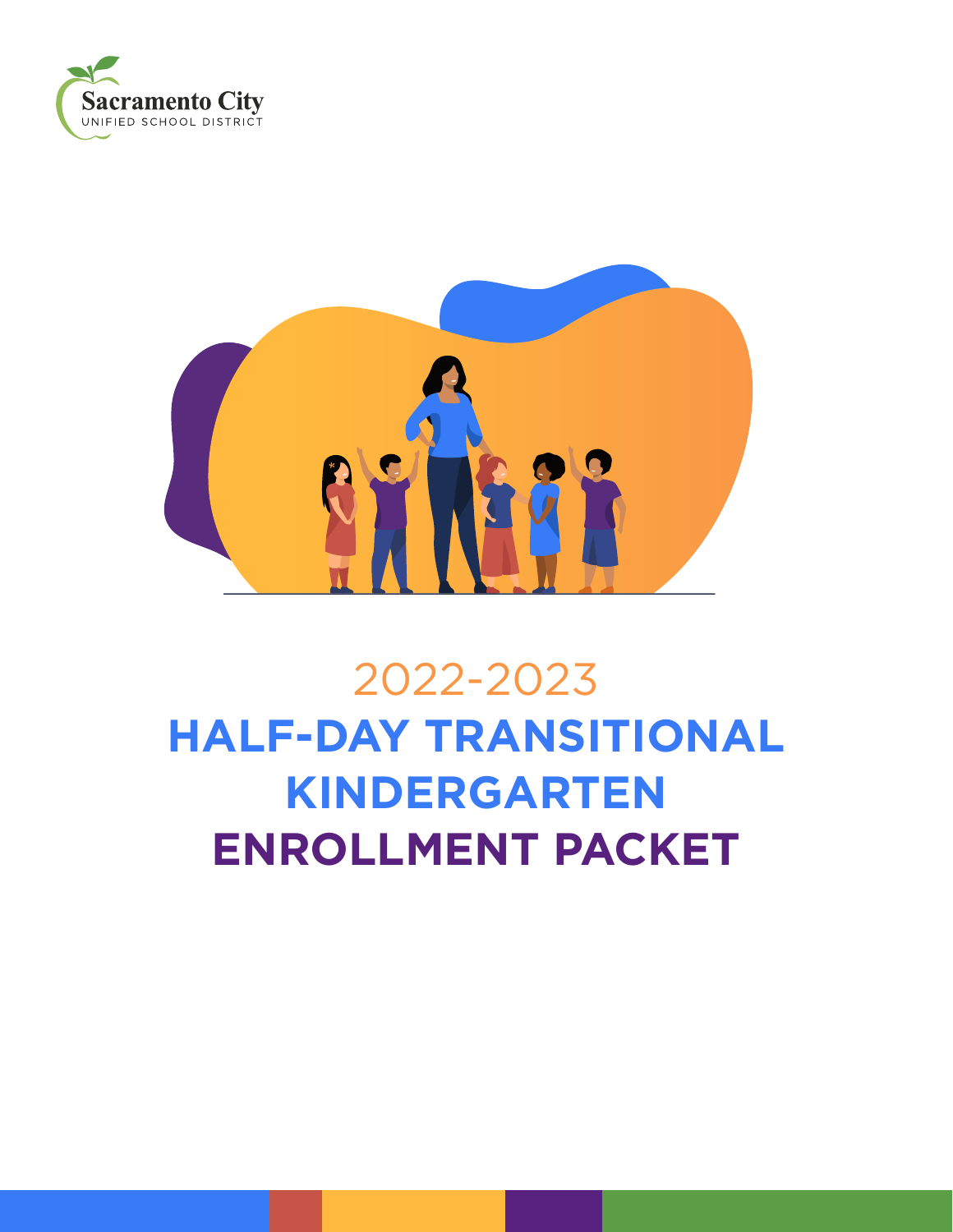## **22/23 TRANSITIONAL KINDERGARTEN TK/CSPP/HEAD START ENROLLMENT INFORMATION**

**YOUR CHILD MUST BE 5 YEARS OF AGE FROM SEPTEMBER 2, 2022, THROUGH AND INCLUDING FEBRUARY 2, 2023. FOR MORE DETAILS, PLEASE CHECK OUR WEBSITE AT [HTTPS://WWW.SCUSD.EDU/TK](https://www.scusd.edu/TK).**

#### **HALF-DAY PROGRAMS**

**2022-2023 Half-Day Transitional Kindergarten (TK) registration begins March 15, 2022, and applications will continue to be collected throughout the year.** 

#### **ENROLLMENT MATERIALS**

- Applications can be submitted either 1) online at http://www.scusd.edu/TK or 2) paper copies can be picked up at the Enrollment Center Help Desk or at the Half-Day TK school locations listed below. Please deliver completed applications to school locations only.
- Enrollment will be based on lottery results held in May or space availability at the time of the application.
- Parents will be notified directly by mail, email, or from the school office/district office staff once a student's enrollment status has been determined. A complete application with all needed/updated documents is required.

#### **PROGRAM OPTIONS**

#### **Current Half-Day TK Open Enrollment School Locations**

- A. M. Winn Public Waldorf (TK-8) 2551 Explorer Dr. 95827, 916-395-4505, (AM and PM classes)
- Alice Birney Public Waldorf (TK-8) 6251-13th St. 95831, 916-395-4510, (AM and PM classes)
- Leonardo da Vinci (TK-8) 4701` Joaquin Way, 95822, 916-395-4635, (AM class)

*If interested in applying at the above 3 school sites, please contact the school site directly before applying as there is a parent visitation requirement for these 3 open enrollment school locations*

#### **Current Regional Half-Day TK Schools**

- H. W. Harkness (TK-6) 2147-54th Ave. 95822, 916-395-4585, (AM Class)
- Hubert Bancroft (TK-6) 2929 Belmar St. 95826, 916-395-4595 (AM Class)
- John Sloat (TK-6) 7525 Candlewood Way 95822, 916-395-4620 (AM Class)
- Pacific (TK-6) 6201-41st. Ave. 95822, 916-395-4670, (AM Class)
- Tahoe (TK-6) 3110-60th Street, 95819, 916-395-4750, (AM Class)
- Theodore Judah (TK-6) 3919 McKinley Blvd. 95819, 916-4790 (AM Class)
- Washington (TK-6) 520- 18th Street,95811, 916-395-4760 (AM Class)

#### **FULL DAY PROGRAMS**

#### **2022-2023 Full Day Transitional Kindergarten (TK) registration begins April 1, 2022. For more information contact the Hiram Johnson Family Information Center (3535-65th Street, 916-395-5500)**

#### **New TK/Head Start Collaboration Full Day School Locations**

- Edward Kemble (TK-6) 7495- 29th Street, 95822, 916-395-4550
- Ethel Phillips (UTK-6) 2930-21 Ave. 95820, 916-395-4565

#### **New TK/CSPP Full Day Collaboration School Locations**

- Earl Warren (TK-6) 5420 Lowell Street, 95820, 916-395-4545
- Isador Cohen (K-6) 9025 Salmon Falls Dr. 95826, 916-395-4600
- John Bidwell (K-6) 1730-65th Street,95822, 916-395-4610
- Mark Twain (K-6) 4914-58th Street, 95820, 916-395-4640
- Martin Luther King Jr. (K-8) 480 Little River Way 95831, 916-395-4645
- Susan B. Anthony (K-6) 7864 Detroit Blvd. 95832, 916-395-4710
- Parkway (K-6) 4720 Forest Parkway 95832, 916-395-4675

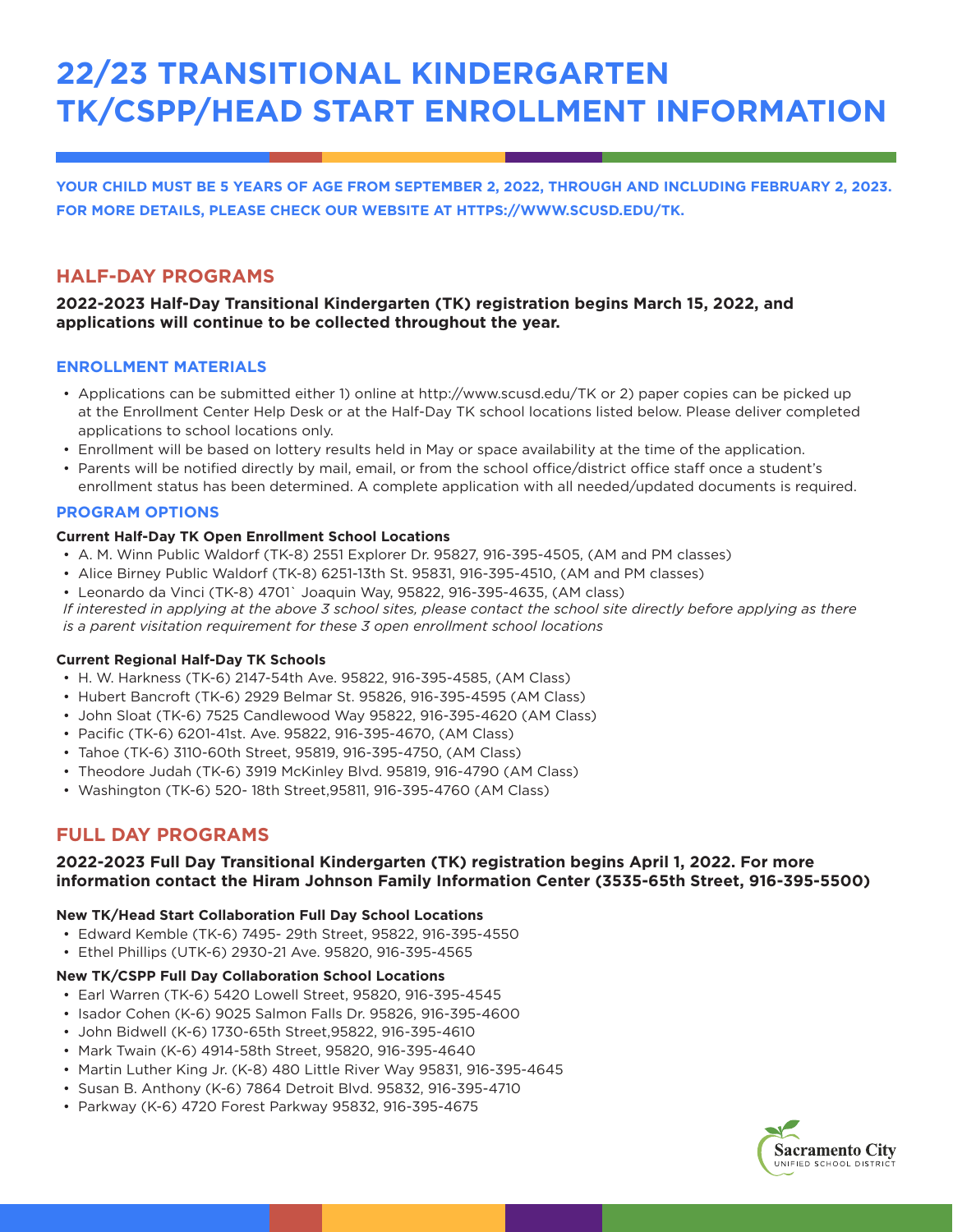**PLEASE BE ADVISED THAT FOR THE SAFETY AND SECURITY OF ALL CHILDREN, ONLY THE PARENT(S), LEGAL GUARDIAN(S) OR EDUCATIONAL RIGHTS HOLDER(S) MAY ENROLL A CHILD INTO OUR DISTRICT. THE PARENT, LEGAL GUARDIAN OR EDUCATIONAL RIGHTS HOLDER WHO ENROLLS THE CHILD WILL BE REQUIRED TO PRESENT PHOTO IDENTIFICATION.** 

#### **THE FOLLOWING DOCUMENTS ARE REQUIRED TO COMPLETE THE ENROLLMENT TO THE DISTRICT**

- **1. Photo Identification-**State Issued I.D. or other photo identification (Work Badge, Passport, Student I.D, Costco)
- **2. Address Verification-**Name on I.D. must match name on bill issued within 30 days. Bring one (1) (Ed. Code 48204.1): a. Current Utility Bill – SMUD, PG&E or WATER
	- b. Current Mortgage Statement
	- c. Current Property Tax Bill
	- d. Current Rental/Lease Agreement with landlord's information and signature (If lease is older than one (1) year OR is a month-to-month, the current month's rent receipt is required)
	- e. Current Voter Registration. Voter Election Guides/Voting Ballots NOT Accepted
	- f. Current Government Agency Letter on official letterhead
	- g. Current Employment Pay Stub
- **3. Proof of Birth** County issued Birth Certificate or Non-Expired Passport. When none of the foregoing is obtainable, the parent/guardian may provide any other appropriate means of proving the age of the child (Ed. Code 48002)
- **4. Immunization Record –** Current for Each Child (California Health and Safety Code, Sections 120325-120375)
- **5. Individualized Education Plan (IEP)** Documentation for Receiving Special Education Services (if applicable)
- **6. Guardianship/Custody Documents** (if applicable)

#### **HAS YOUR ADDRESS CHANGED?**

**Please submit the following documents with your online or drop-off application:**

- **1. Photo I.D.** of parent/legal guardian or education rights holder.
- **2. One (1) address verification** listed above. **NAME ON I.D. MUST MATCH NAME ON ADDRESS VERIFICATION.** Must be current within 30 days of issued date.

#### **NO ADDRESS VERIFICATION IN YOUR NAME?**

**IMPORTANT-** If you reside with someone and you are the parent/legal guardian or educational rights holder and DO NOT have an address verification in your name, you MUST BRING ALL OF THE FOLLOWING:

- **1. Declaration of Residency (DOR)** completed & signed by you and the bill holder whose name is on the address verification.
- **2. A copy of the Photo I.D.** of the bill holder whose correct same name is on the address verification.
- **3. A copy or original of one** (1) **address verification** listed above with the same name on the bill holder's I.D.

**NAME ON I.D. MUST MATCH NAME ON ADDRESS VERIFICATION.** Must be current within 30 days of issued date.

#### **IF A STUDENT IS HOMELESS**

Please contact the Enrollment and Attendance Center or the district's **Homeless Program Coordinator at 916-277-6892** for important enrollment information and see the **"Summary of Rights for Homeless Students"** flyer.

If you have further questions, please visit our website at *[www.scusd.edu/enrollment-center-k-12](http://www.scusd.edu/enrollment-center-k-12)* or contact an

Enrollment Center Team Member at *[https://www.scusd.edu/pod/contact-enrollment-center.](https://www.scusd.edu/pod/contact-enrollment-center)*

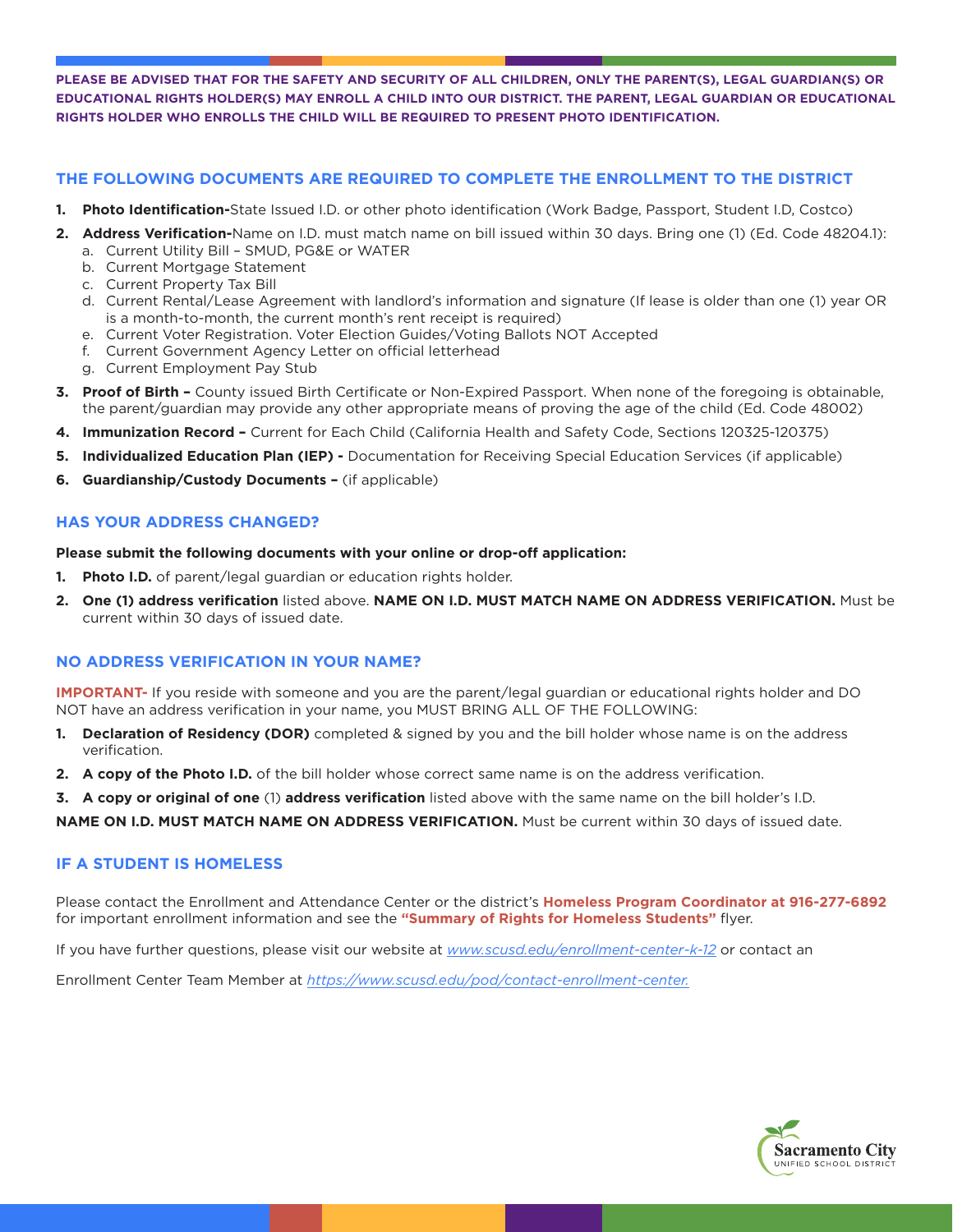

**Sacramento City** INIFIED SCHOOL DISTR

**HALF-DAY PROGRAM SCHOOL PLACEMENT REQUEST FOR 2022/2023** 

PLEASE PRINT ALL THE INFORMATION

| School Requested (1)           |                   |                 |
|--------------------------------|-------------------|-----------------|
| Alternate School (2)           |                   |                 |
| Primary Language               |                   |                 |
|                                |                   |                 |
|                                |                   | □ MALE □ FEMALE |
| Student Legal Last, First Name | <b>Birth Date</b> | Gender          |
| Parent Name                    | Home Phone        | Cell Phone      |
| <b>Street Address</b>          | Work Phone        |                 |
|                                |                   |                 |

City, State, Zip

GENERAL INFORMATION

**1. I would like to request that my child be placed in**  $\Box$  AM class  $\Box$  PM class  $\Box$  No Preference

#### **2. Busing is not available**

 $\Box$  I will transport to and from school.

#### **3. Will your child be attending daycare?**

 $\square$  No  $\square$  Private Daycare  $\square$  Child Development Site:  $\square$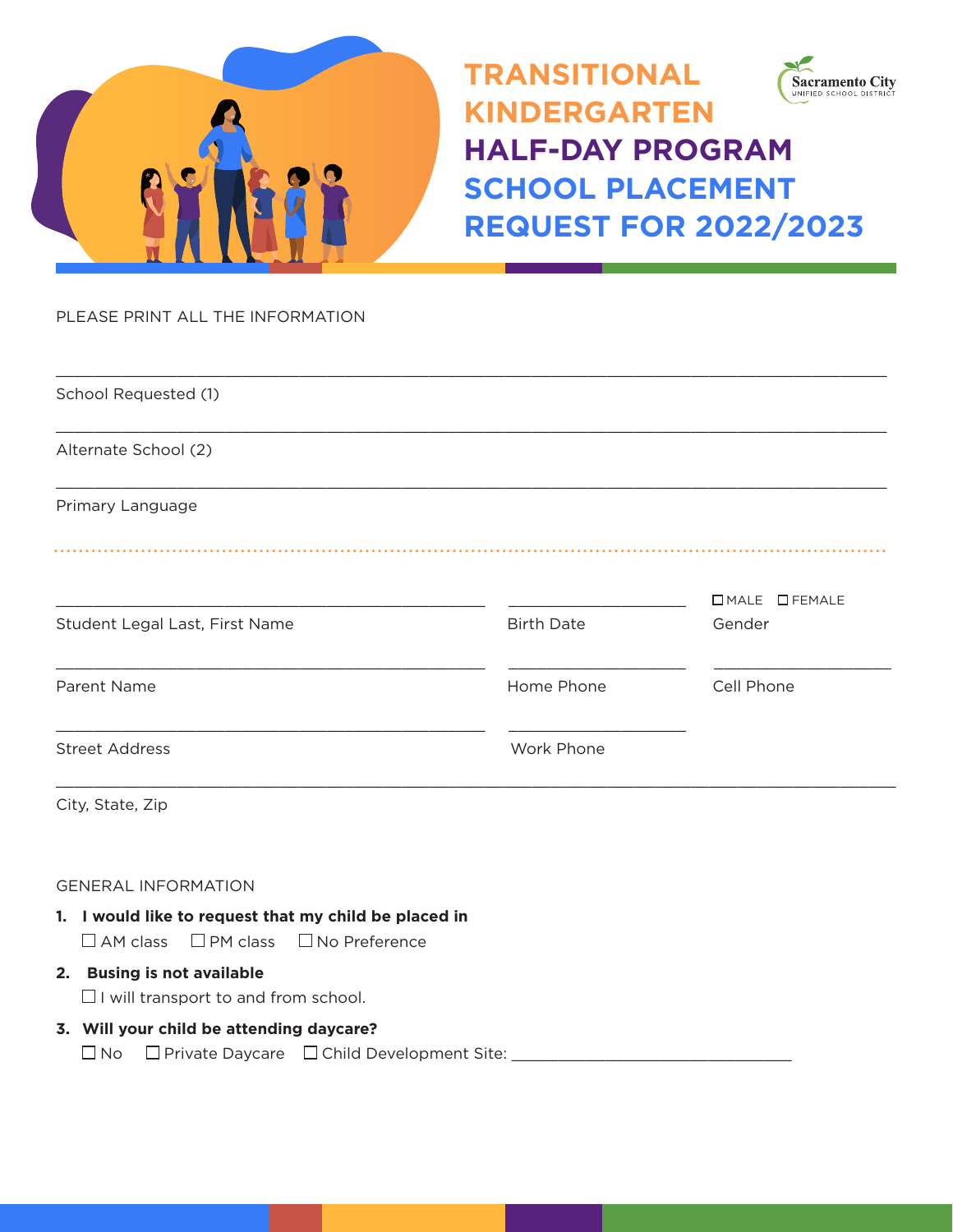|  | 4. Does your child have any allergies or medical needs? $\square$ No $\square$ Yes - If yes, please describe: |  |  |  |  |
|--|---------------------------------------------------------------------------------------------------------------|--|--|--|--|
|--|---------------------------------------------------------------------------------------------------------------|--|--|--|--|

| 5. Names and grade level of siblings (brothers/sisters) attending the requested school:                                                                                                                                   |
|---------------------------------------------------------------------------------------------------------------------------------------------------------------------------------------------------------------------------|
| 6. Has your child been receiving Special Education services? $\Box$ No $\Box$ Yes - If yes, what type of services:<br>$\Box$ Special Day Class (SDC) Preschool $\Box$ Speech Therapy $\Box$ Adaptive P.E.                 |
|                                                                                                                                                                                                                           |
| <b>7. Has your child attended preschool?</b> $\Box$ No $\Box$ Yes - If yes, how long?                                                                                                                                     |
| 8. Is there any other information you would like us to know about your child? If yes, please describe                                                                                                                     |
| 9. Are you interested in being a volunteer helper at the school site? $\square$ No $\square$ Yes                                                                                                                          |
| I understand that I have completed this form for informational purposes and I still need to complete enrollment.<br>I also understand this does not guarantee placement in the school or program, which I have requested. |

 $\_$  , and the state of the state of the state of the state of the state of the state of the state of the state of the state of the state of the state of the state of the state of the state of the state of the state of the

| Parent/Legal Guardian Signature: X | <b>Date:</b> |  |
|------------------------------------|--------------|--|
|                                    |              |  |

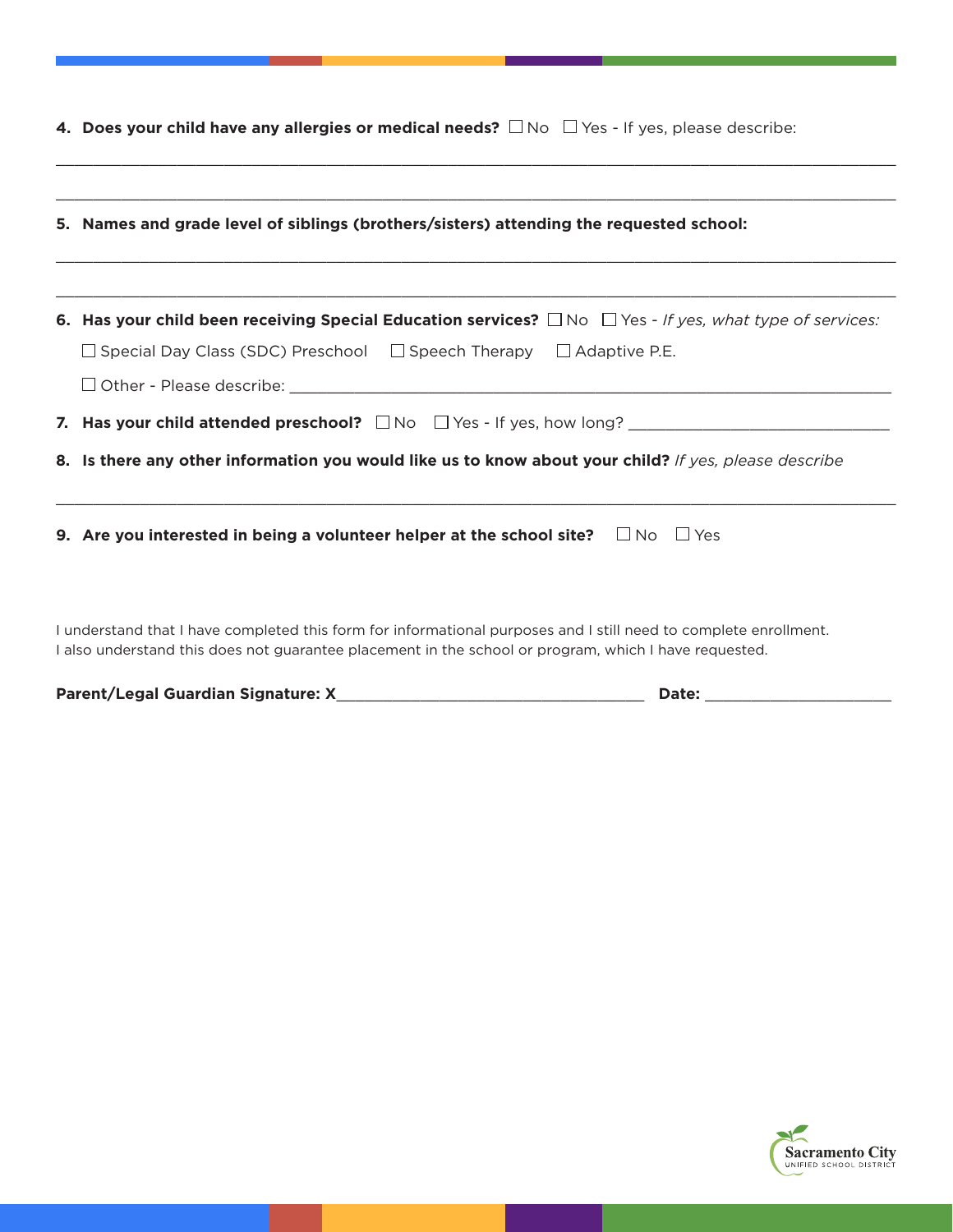

## **TRANSITIONAL KINDERGARTEN PARENT/GUARDIAN AGREEMENT FORM**

|         | parent/guardian(s) |
|---------|--------------------|
| $\circ$ | fully understand   |

that the Transitional Kindergarten Program is not a substitution for the regular kindergarten program.

 $\_$  , and the set of the set of the set of the set of the set of the set of the set of the set of the set of the set of the set of the set of the set of the set of the set of the set of the set of the set of the set of th

 $\_$  , and the state of the state of the state of the state of the state of the state of the state of the state of the state of the state of the state of the state of the state of the state of the state of the state of the

Therefore, I understand that upon completion of the Transitional Kindergarten Program in June, 2023, my child(ren) \_\_\_\_\_\_\_\_\_\_\_\_\_\_\_\_\_\_\_\_\_\_\_\_\_\_\_\_\_\_\_\_\_\_\_\_\_\_\_\_\_\_\_\_, will return to the kindergarten program at their home school site. Parents will need to register at their home school or apply for other school placement through the district Enrollment Center for the 2023/2024 school year.

Print Parent/Guardian Name(s)

\_\_\_\_\_\_\_\_\_\_\_\_\_\_\_\_\_\_\_\_\_\_\_\_\_\_\_\_\_\_\_\_\_\_\_\_\_\_\_

Parent/Guardian – Signature Date

Administrator - Signature **Date** 

![](_page_5_Picture_10.jpeg)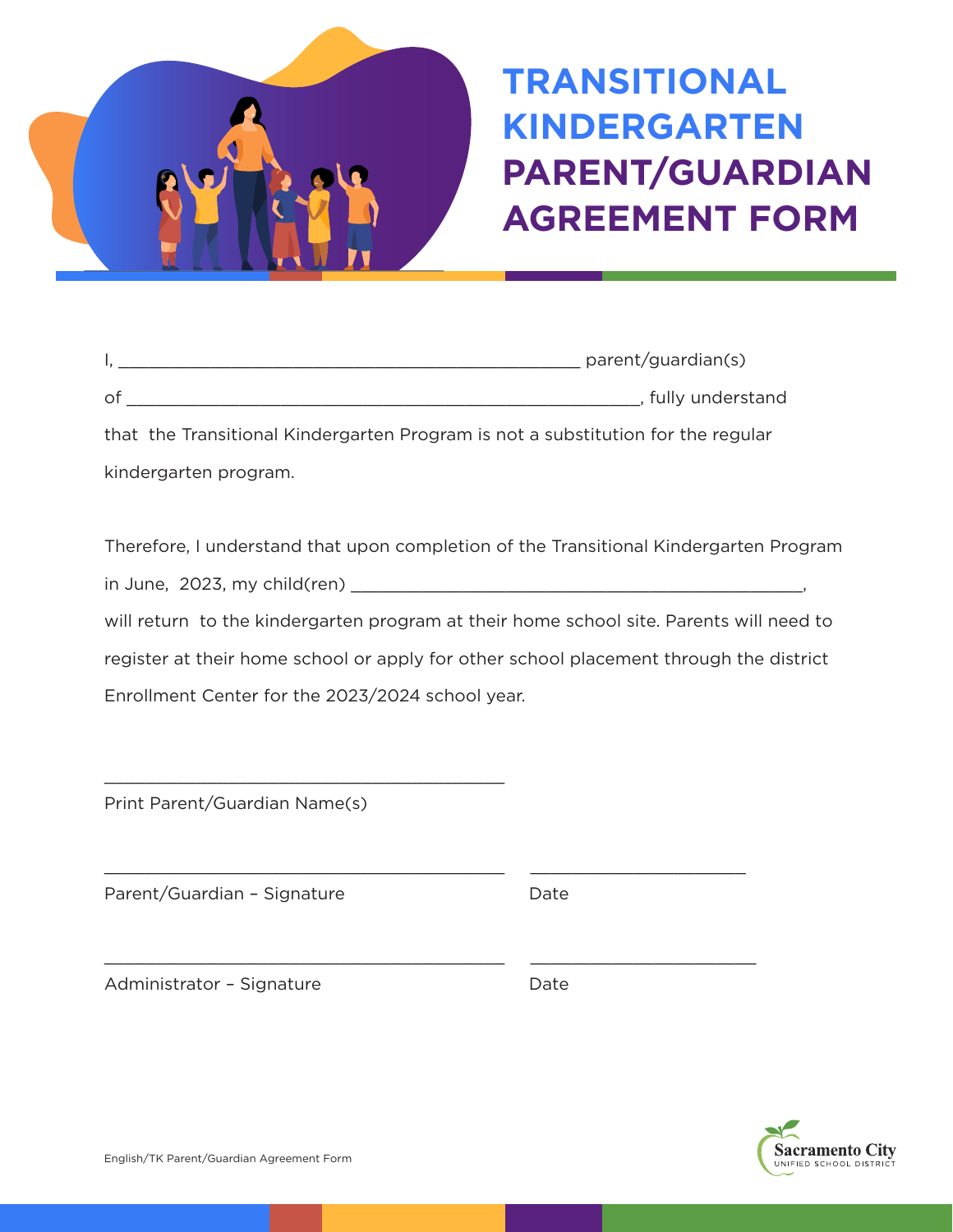| rict                              |                                                 |
|-----------------------------------|-------------------------------------------------|
|                                   | <b>HOME LANGUAGE SURVEY</b>                     |
| Surname / Family Name of Student: |                                                 |
| First Given Name of Student:      |                                                 |
| Second Given Name of Student:     |                                                 |
|                                   | Grade Level of Student: Grade Level of Student: |
| Teacher Name:                     |                                                 |

#### **DIRECTIONS TO PARENTS AND GUARDIANS**

The California *Education Code* contains legal requirements which direct schools to assess the English language proficiency of students. The process begins with determining the language(s) spoken in the home of each student. The responses to the home language survey will assist in determining if a student's proficiency in English should be tested. This information is essential in order for the school to provide adequate instructional programs and services.

As parents or guardians, your cooperation is requested in complying with these requirements. Please respond to each of the four questions listed below as accurately as possible. For each question, write the name(s) of the language(s) that apply in the space provided. Please do not leave any question unanswered. If an error is made completing this home language survey, you may request correction before your student's English proficiency is assessed.

- 1. Which language did your child learn when they first began to talk?
- 2. Which language does your child most frequently speak at home?
- 3. Which language do you (the parents and guardians most frequently use when speaking with your child?
- 4. Which language is most often spoken by adults in the home? (parents, guardians, grandparents, or any other adults)

**Please sign and date this form in the spaces provided below, then return this form to your child's teacher. Thank you for your cooperation.** 

**→** Signature of Parent or Guardian:

➔ Date:

**Sacrament School Dist** 

California Department of Education Form HLS, Revised July 2020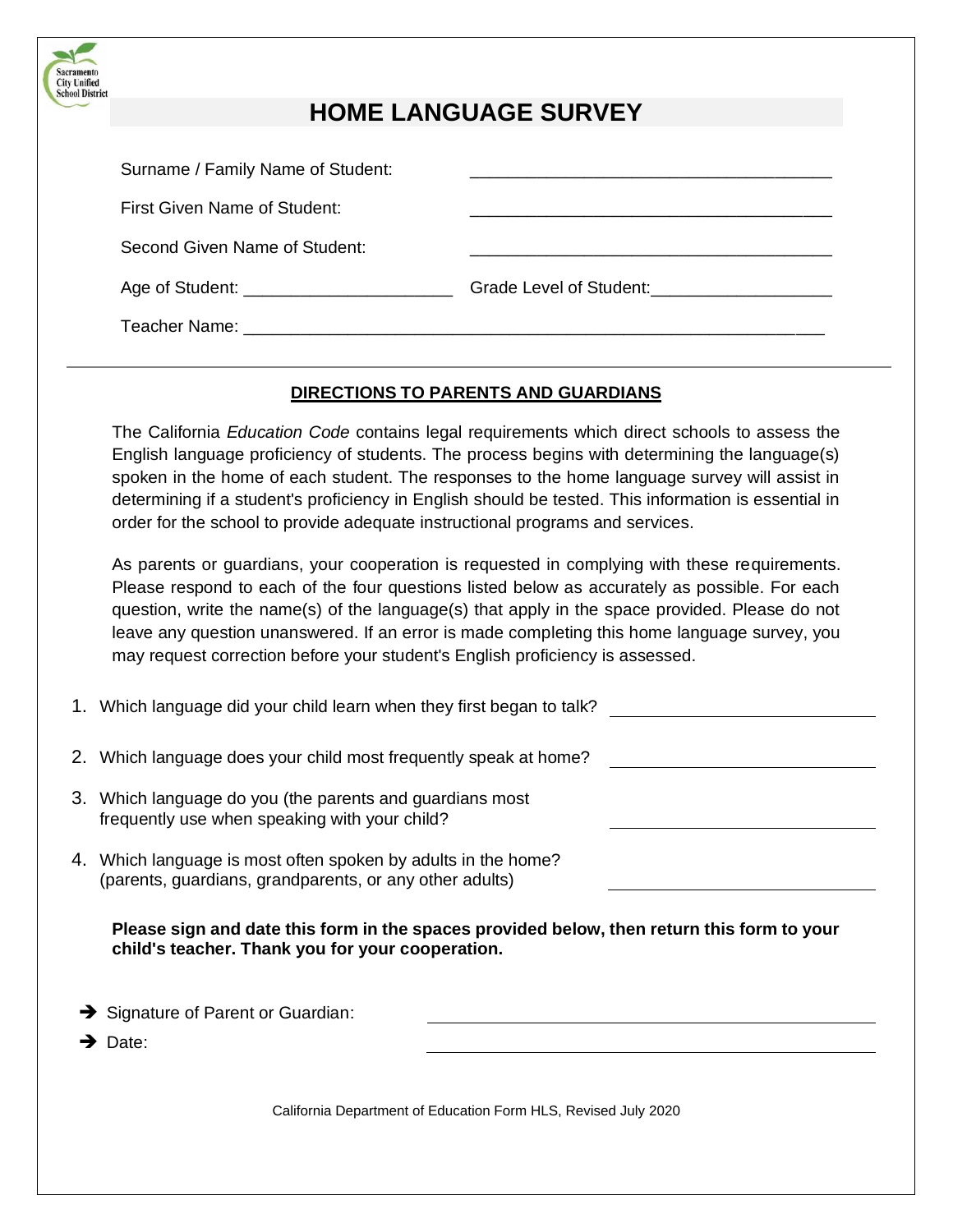![](_page_7_Picture_0.jpeg)

### STUDENT REGISTRATION FORM

**Students Who Are New or Returning to SCUSD** 

**All questions must be answered completely. Incomplete applications** 

| <b>SECTION A: DEMOGRAPHIC INFORMATION</b>                                                                                                                                                                                                                                                                                                                                                                                                                                                   |                                                                                                             |                                                                                   |         |                                                                       |                   |  |  |  |
|---------------------------------------------------------------------------------------------------------------------------------------------------------------------------------------------------------------------------------------------------------------------------------------------------------------------------------------------------------------------------------------------------------------------------------------------------------------------------------------------|-------------------------------------------------------------------------------------------------------------|-----------------------------------------------------------------------------------|---------|-----------------------------------------------------------------------|-------------------|--|--|--|
| 1) Student Legal Last Name                                                                                                                                                                                                                                                                                                                                                                                                                                                                  | <b>Legal First Name</b>                                                                                     | <b>Legal Middle Name</b>                                                          |         | Gender                                                                | Incoming<br>Grade |  |  |  |
|                                                                                                                                                                                                                                                                                                                                                                                                                                                                                             |                                                                                                             |                                                                                   |         | Male                                                                  |                   |  |  |  |
| Nickname:                                                                                                                                                                                                                                                                                                                                                                                                                                                                                   |                                                                                                             | Preferred Gender Pronoun:                                                         |         | Female                                                                |                   |  |  |  |
|                                                                                                                                                                                                                                                                                                                                                                                                                                                                                             |                                                                                                             |                                                                                   |         |                                                                       |                   |  |  |  |
| <b>Relationship To Student</b><br>2) Legal Name Of Person Registering Student                                                                                                                                                                                                                                                                                                                                                                                                               |                                                                                                             |                                                                                   |         |                                                                       |                   |  |  |  |
| 3) School Most Recently Attended                                                                                                                                                                                                                                                                                                                                                                                                                                                            |                                                                                                             |                                                                                   |         |                                                                       |                   |  |  |  |
| City & State                                                                                                                                                                                                                                                                                                                                                                                                                                                                                | Grade                                                                                                       | Date Begin                                                                        |         | Date Left                                                             |                   |  |  |  |
| Date student first attended school in California?<br>a)                                                                                                                                                                                                                                                                                                                                                                                                                                     |                                                                                                             | Month                                                                             | Day     | Year                                                                  |                   |  |  |  |
| Date student first attended school in the United States?<br>b)                                                                                                                                                                                                                                                                                                                                                                                                                              |                                                                                                             | Month                                                                             | Day     | Year                                                                  |                   |  |  |  |
| 4) Is Your Child Hispanic or Latino? $\Box$ No $\Box$ Yes                                                                                                                                                                                                                                                                                                                                                                                                                                   |                                                                                                             |                                                                                   |         |                                                                       |                   |  |  |  |
| 5) What Is Your Child's Race?                                                                                                                                                                                                                                                                                                                                                                                                                                                               | (Check All That Apply. Mark "P" Next To Your Child's PRIMARY Race)                                          |                                                                                   |         |                                                                       |                   |  |  |  |
| $\Box$ American Indian or Alaskan Native<br>$\Box$ African American or Black<br>$\Box$ Asian Indian<br>$\Box$ Cambodian<br>$\Box$ Chinese                                                                                                                                                                                                                                                                                                                                                   | $\Box$ Filipino/Filipino American<br>$\Box$ Guamanian<br>$\Box$ Hawaiian<br>$\Box$ Hmong<br>$\Box$ Japanese | $\Box$ Korean<br>$\Box$ Laotian<br>$\Box$ Other Asian<br>□ Other Pacific Islander |         | $\Box$ Samoan<br>$\Box$ Tahitian<br>$\Box$ Vietnamese<br>$\Box$ White |                   |  |  |  |
| 6) Date of Birth & Place of Birth                                                                                                                                                                                                                                                                                                                                                                                                                                                           | Month<br>Day                                                                                                | Year                                                                              | City    | <b>State</b>                                                          |                   |  |  |  |
| 7) Verification<br>$\Box$ Birth Certificate                                                                                                                                                                                                                                                                                                                                                                                                                                                 | $\Box$ Other                                                                                                |                                                                                   |         |                                                                       |                   |  |  |  |
| 8) Parent Education Check the box that best describes the highest education level of <i>either</i> parent/guardian.<br>$\Box$ Not a High School Graduate<br>$\Box$ College Graduate                                                                                                                                                                                                                                                                                                         | $\Box$ High School Graduate<br>$\Box$ Graduate Degree or Higher                                             | $\Box$ Some College (includes AA degrees)                                         |         |                                                                       |                   |  |  |  |
| <b>9) Preschool</b> Did your child attend a preschool program? $\Box$ No $\Box$ Yes (if yes fill in the information below)                                                                                                                                                                                                                                                                                                                                                                  |                                                                                                             |                                                                                   |         |                                                                       |                   |  |  |  |
| Name of Preschool                                                                                                                                                                                                                                                                                                                                                                                                                                                                           | City & State                                                                                                |                                                                                   |         | Number of Years Attended                                              |                   |  |  |  |
| 10)<br><b>Has Your Child Ever Been Expelled?</b> $\Box$ No $\Box$ Yes Name of school and district:                                                                                                                                                                                                                                                                                                                                                                                          |                                                                                                             |                                                                                   |         |                                                                       |                   |  |  |  |
| 11)<br><b>Transportation and Related Information</b> Check the boxes below if your child rides the bus.<br>$\Box$ To School $\Box$ From School Bus #                                                                                                                                                                                                                                                                                                                                        | Daycare Provider:                                                                                           |                                                                                   | Phone#: |                                                                       |                   |  |  |  |
| 12)<br>Non-Household Emergency Contacts Authorized to pick up and care for the student with written or verbal permission.                                                                                                                                                                                                                                                                                                                                                                   |                                                                                                             |                                                                                   |         |                                                                       |                   |  |  |  |
| Legal Name:                                                                                                                                                                                                                                                                                                                                                                                                                                                                                 | Relationship to student:                                                                                    | Contact Number:                                                                   |         |                                                                       |                   |  |  |  |
| Legal Name:                                                                                                                                                                                                                                                                                                                                                                                                                                                                                 | Relationship to student:                                                                                    | Contact Number:                                                                   |         |                                                                       |                   |  |  |  |
| Legal Name:                                                                                                                                                                                                                                                                                                                                                                                                                                                                                 | Relationship to student:                                                                                    | Contact Number:                                                                   |         |                                                                       |                   |  |  |  |
|                                                                                                                                                                                                                                                                                                                                                                                                                                                                                             |                                                                                                             |                                                                                   |         |                                                                       |                   |  |  |  |
| 13) PLEASE READ California Education Code 49408 states that school districts can require that emergency information be kept current.<br>Parent/guardian is responsible for notifying the school, in writing, of telephone or address changes with three (3) days of occurrence. If the school is<br>unable to reach anyone on this form in an emergency or if a student is left unattended during non-school hours, the school will contact law enforcement<br>or Child Protective Services |                                                                                                             |                                                                                   |         |                                                                       |                   |  |  |  |

Parent/Guardian Initials: X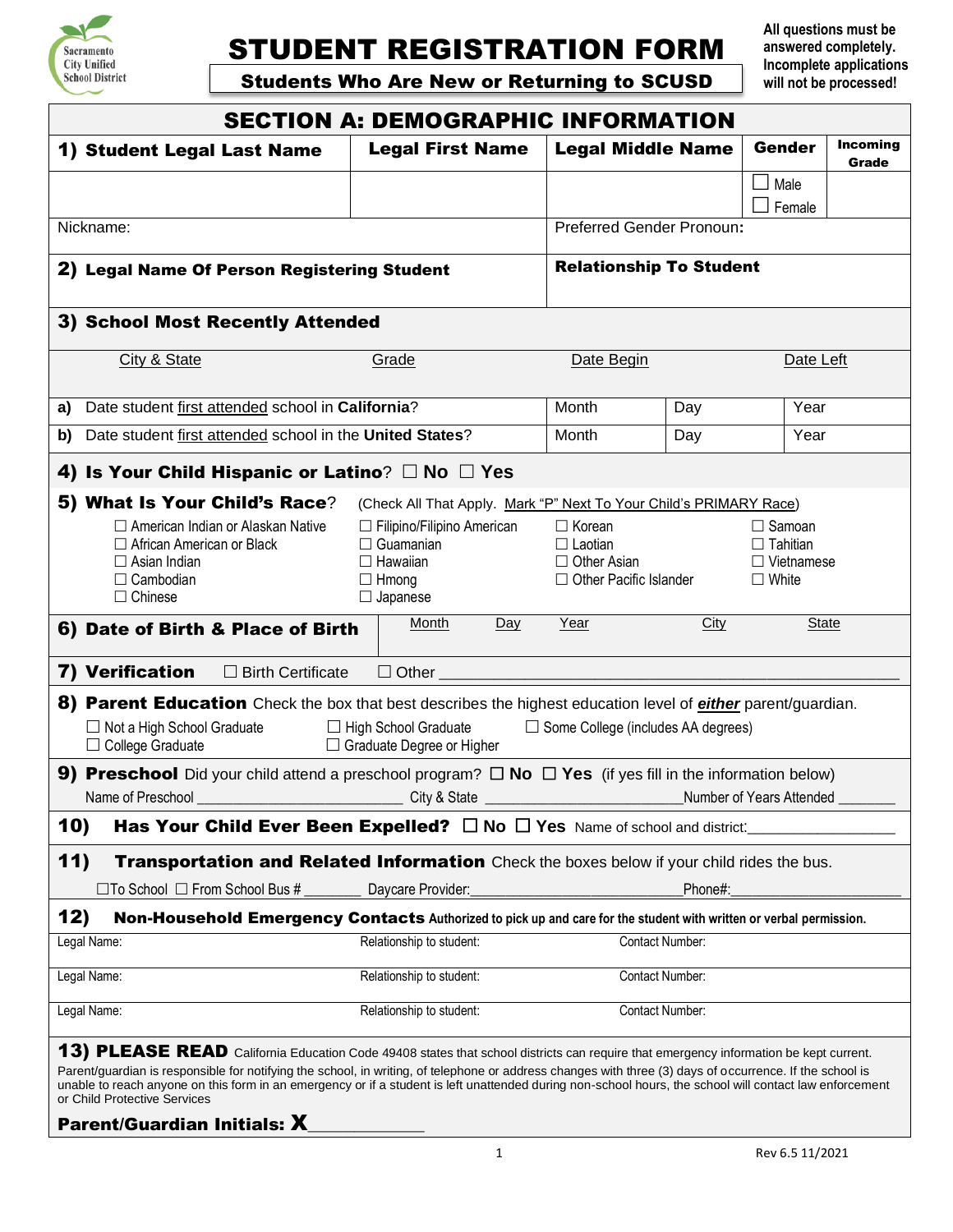|                                                                                                                                                                                                                                                       | <b>SECTION B: HEALTH AND EMERGENCY INFORMATION</b>                                                                    |  |                                   |             |  |  |  |  |  |
|-------------------------------------------------------------------------------------------------------------------------------------------------------------------------------------------------------------------------------------------------------|-----------------------------------------------------------------------------------------------------------------------|--|-----------------------------------|-------------|--|--|--|--|--|
| $\Box$ Check here if student has <b>known health problems</b> and check all that apply below.<br>14)                                                                                                                                                  |                                                                                                                       |  |                                   |             |  |  |  |  |  |
|                                                                                                                                                                                                                                                       | □ Check here if student has no known health problems.                                                                 |  |                                   |             |  |  |  |  |  |
| $\Box$ ADD/ADHD                                                                                                                                                                                                                                       | $\Box$ Heart Problems                                                                                                 |  | □ <b>SEVERE</b> Allergy to:       |             |  |  |  |  |  |
| $\Box$ Asthma                                                                                                                                                                                                                                         | $\Box$ Seizures                                                                                                       |  |                                   |             |  |  |  |  |  |
| $\Box$ Epi-Pen                                                                                                                                                                                                                                        | □ Diabetes ____Type I ____Type II                                                                                     |  |                                   |             |  |  |  |  |  |
|                                                                                                                                                                                                                                                       |                                                                                                                       |  | $\Box$ Other: $\_\_$              |             |  |  |  |  |  |
| $\Box$ Check here if student wears glasses/contact lenses.<br>$\Box$ Check here if student has hearing loss or uses hearing aids.                                                                                                                     |                                                                                                                       |  |                                   |             |  |  |  |  |  |
| Does student have a condition that limits participation in OClassroom OPhysical Education Please Explain:                                                                                                                                             |                                                                                                                       |  |                                   |             |  |  |  |  |  |
|                                                                                                                                                                                                                                                       |                                                                                                                       |  |                                   |             |  |  |  |  |  |
|                                                                                                                                                                                                                                                       |                                                                                                                       |  |                                   |             |  |  |  |  |  |
|                                                                                                                                                                                                                                                       |                                                                                                                       |  |                                   |             |  |  |  |  |  |
| List all medications (including dosage) taken by your child and indicate whether medication is needed at home,                                                                                                                                        |                                                                                                                       |  |                                   |             |  |  |  |  |  |
| school, or both. Note: California Education Code 49423 requires that if medications are to be taken at school, there must<br>be a medication form on file at school, signed by both parents and physician. Parent or guardian shall inform the school |                                                                                                                       |  |                                   |             |  |  |  |  |  |
| nurse or designated certificated employee of the medication being taken.                                                                                                                                                                              |                                                                                                                       |  |                                   |             |  |  |  |  |  |
|                                                                                                                                                                                                                                                       |                                                                                                                       |  |                                   |             |  |  |  |  |  |
| At School                                                                                                                                                                                                                                             |                                                                                                                       |  |                                   |             |  |  |  |  |  |
| 15) Does your child have an <u>Individualized Education Plan</u> (IEP)? □ No □ Yes                                                                                                                                                                    |                                                                                                                       |  |                                   |             |  |  |  |  |  |
|                                                                                                                                                                                                                                                       | ********************This information does not exclude any student from any Open Enrollment Lottery******************* |  |                                   |             |  |  |  |  |  |
| If YES, what special services                                                                                                                                                                                                                         | $\Box$ Resource (RSP)                                                                                                 |  | $\Box$ Autism (AUT)               |             |  |  |  |  |  |
| does your child receive?                                                                                                                                                                                                                              | $\square$ Special Day Class (SDC)                                                                                     |  | $\Box$ DHH (Deaf/Hard of Hearing) |             |  |  |  |  |  |
|                                                                                                                                                                                                                                                       | $\Box$ Speech & Language                                                                                              |  | $\Box$ Other $\Box$               |             |  |  |  |  |  |
| <b>Other non-IEP Services</b>                                                                                                                                                                                                                         | $\Box$ Gifted (GATE) $\Box$ English Learner Support $\Box$ 504 $\Box$ Other                                           |  |                                   |             |  |  |  |  |  |
|                                                                                                                                                                                                                                                       | <b>Special Instructions/Comments</b><br>(Medical 504 Plan, special health needs emergency care plan, etc.)            |  |                                   |             |  |  |  |  |  |
|                                                                                                                                                                                                                                                       |                                                                                                                       |  |                                   |             |  |  |  |  |  |
|                                                                                                                                                                                                                                                       |                                                                                                                       |  |                                   |             |  |  |  |  |  |
|                                                                                                                                                                                                                                                       |                                                                                                                       |  |                                   |             |  |  |  |  |  |
| 16)                                                                                                                                                                                                                                                   | <b>EMERGENCY AUTHORIZATION</b>                                                                                        |  |                                   |             |  |  |  |  |  |
| In the event of an emergency, when a parent/guardian is unavailable, I authorize school personnel to make such arrangements for                                                                                                                       |                                                                                                                       |  |                                   |             |  |  |  |  |  |
| my child to receive medical/hospital care, including necessary transportation, in accordance with their best judgment. I further                                                                                                                      |                                                                                                                       |  |                                   |             |  |  |  |  |  |
| authorize the physician named below to undertake such care of my child, as he/she considers necessary. In the event said physician                                                                                                                    |                                                                                                                       |  |                                   |             |  |  |  |  |  |
| is not available, I authorize such care and treatment to be performed by a licensed physician or surgeon. I understand that the parent<br>or guardian is responsible for the cost of such emergency care.                                             |                                                                                                                       |  |                                   |             |  |  |  |  |  |
| 1.                                                                                                                                                                                                                                                    |                                                                                                                       |  |                                   |             |  |  |  |  |  |
| 2.                                                                                                                                                                                                                                                    |                                                                                                                       |  |                                   |             |  |  |  |  |  |
| Does this student have health insurance? $\Box$ Yes $\Box$ No Does this student have dental insurance? $\Box$ Yes $\Box$ No<br>3.                                                                                                                     |                                                                                                                       |  |                                   |             |  |  |  |  |  |
|                                                                                                                                                                                                                                                       |                                                                                                                       |  |                                   |             |  |  |  |  |  |
| 4.                                                                                                                                                                                                                                                    |                                                                                                                       |  |                                   |             |  |  |  |  |  |
| If none, I give permission to SCUSD to share this information to help apply for health insurance for my child. $\Box$ Yes $\Box$ No<br>5.                                                                                                             |                                                                                                                       |  |                                   |             |  |  |  |  |  |
| The information provided is accurate to the best of my knowledge, and I understand my responsibility.                                                                                                                                                 |                                                                                                                       |  |                                   |             |  |  |  |  |  |
| <b>Signature of Person Registering Student</b>                                                                                                                                                                                                        |                                                                                                                       |  | <b>Relationship to Student</b>    | <b>Date</b> |  |  |  |  |  |
|                                                                                                                                                                                                                                                       |                                                                                                                       |  |                                   |             |  |  |  |  |  |
| X                                                                                                                                                                                                                                                     |                                                                                                                       |  |                                   |             |  |  |  |  |  |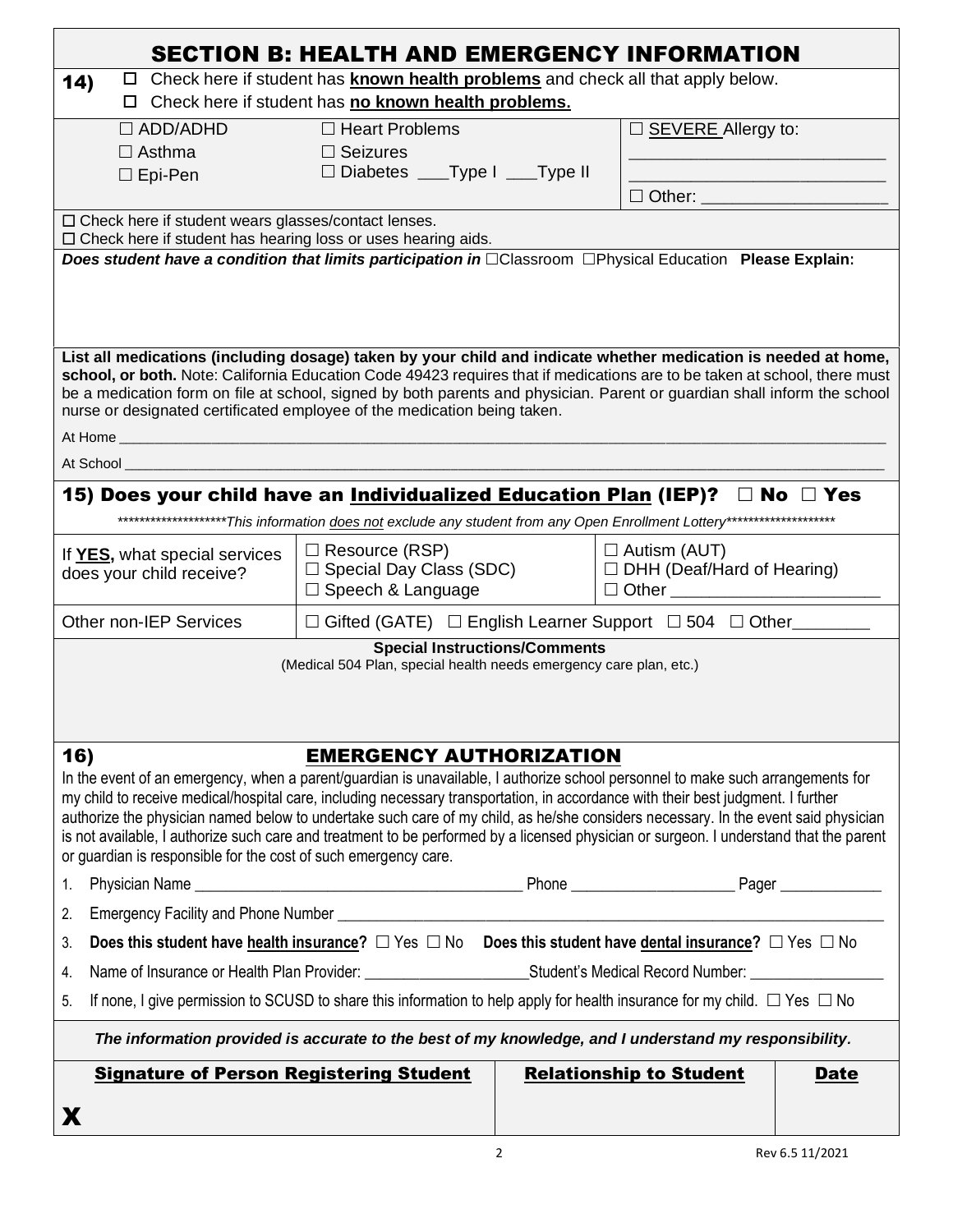|                                                                                                                                                                         | <b>Name of Student You Are Registering</b>                                         |                      |                |                                                               |              | Grade                                                                   |
|-------------------------------------------------------------------------------------------------------------------------------------------------------------------------|------------------------------------------------------------------------------------|----------------------|----------------|---------------------------------------------------------------|--------------|-------------------------------------------------------------------------|
| Are there other students in your household who attend                                                                                                                   |                                                                                    | $\square$ NO         |                |                                                               |              |                                                                         |
| ANY SCUSD schools (elementary, middle, or high schools)?                                                                                                                |                                                                                    |                      |                |                                                               |              | $\Box$ YES Complete the table below. Attach additional paper if needed. |
| 1 <sup>st</sup> Student's Legal Name:                                                                                                                                   |                                                                                    |                      | Date of Birth: |                                                               |              | Grade and School: Relationship to student:                              |
|                                                                                                                                                                         |                                                                                    |                      |                |                                                               |              |                                                                         |
| 2 <sup>nd</sup> Student's Legal Name:                                                                                                                                   |                                                                                    |                      | Date of Birth: |                                                               |              | Grade and School: Relationship to student:                              |
| 3rd Student's Legal Name:                                                                                                                                               |                                                                                    |                      | Date of Birth: |                                                               |              | Grade and School: Relationship to student:                              |
| 4 <sup>th</sup> Student's Legal Name:                                                                                                                                   |                                                                                    |                      | Date of Birth: | Grade and School:                                             |              | Relationship to student:                                                |
| 5 <sup>th</sup> Student's Legal Name:                                                                                                                                   |                                                                                    |                      | Date of Birth: |                                                               |              | Grade and School: Relationship to student:                              |
|                                                                                                                                                                         |                                                                                    |                      |                |                                                               |              |                                                                         |
|                                                                                                                                                                         |                                                                                    |                      |                |                                                               |              |                                                                         |
|                                                                                                                                                                         | <b>PRIMARY HOUSEHOLD</b><br>This Is The Address Where The Student Primarily Lives. |                      |                |                                                               |              |                                                                         |
|                                                                                                                                                                         | Number                                                                             | <b>Street</b>        | Apt/Lot        | City                                                          | <b>State</b> | Zip                                                                     |
| <b>Mailing Address</b><br>(if different)                                                                                                                                |                                                                                    |                      |                |                                                               |              |                                                                         |
|                                                                                                                                                                         | Number                                                                             | <b>Street</b>        | Apt/Lot        | City                                                          | <b>State</b> | Zip                                                                     |
|                                                                                                                                                                         | #1 Parent/Guardian Full Legal Name                                                 |                      |                |                                                               |              |                                                                         |
|                                                                                                                                                                         |                                                                                    |                      |                |                                                               |              | Has this person ever been<br>a student in SCUSD?                        |
| Date of Birth                                                                                                                                                           | <b>Home Phone</b>                                                                  | <b>Cell Phone</b>    |                | <b>Work Phone</b>                                             |              | $\Box$ NO $\Box$ YES                                                    |
| <b>Relationship To Student</b>                                                                                                                                          |                                                                                    | <b>Email Address</b> |                | $\Box$ Email $\Box$ Mailings<br>Infinite Campus Parent Portal |              |                                                                         |
|                                                                                                                                                                         | Other Adult In Household Full Legal Name                                           |                      |                |                                                               |              | <b>Contact Preferences- check preferred methods</b>                     |
| 21) Is the student part of an active military family? If yes, please enter Start Date: _______ End Date:<br>22) ADDRESS<br>23)<br>24)<br><b>Relationship To Student</b> |                                                                                    |                      |                |                                                               |              | Has this person ever been<br>a student in SCUSD?                        |